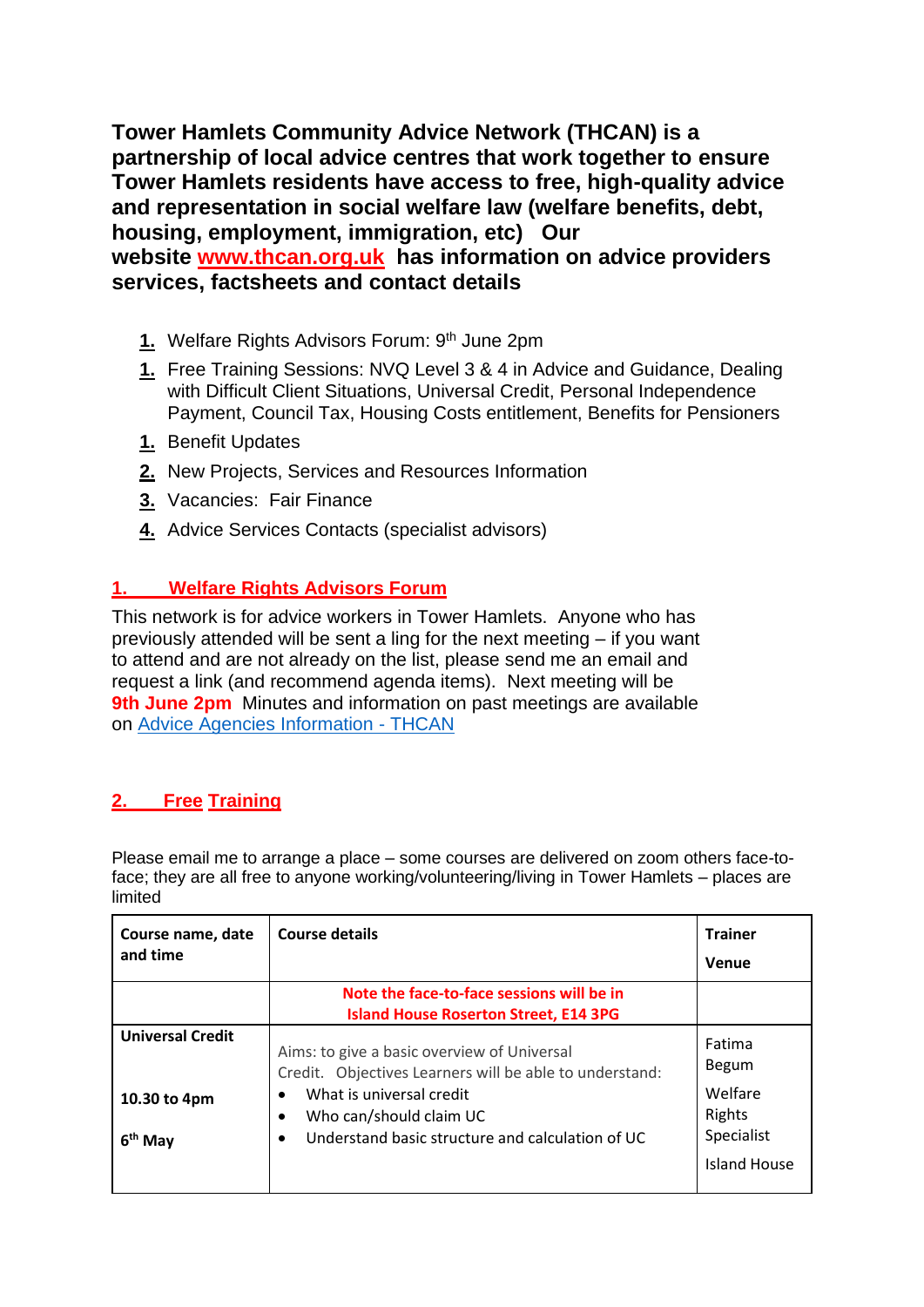|                                |                                                                                          | <b>Face to Face</b>  |
|--------------------------------|------------------------------------------------------------------------------------------|----------------------|
|                                |                                                                                          |                      |
|                                |                                                                                          |                      |
|                                |                                                                                          |                      |
|                                |                                                                                          |                      |
|                                |                                                                                          |                      |
|                                |                                                                                          |                      |
|                                | Explore what is meant by 'difficult/demanding clients'<br>$\bullet$                      |                      |
| <b>Handling Difficult</b>      | and why clients are/become 'difficult'                                                   | Jo Ellis             |
| <b>Situations with</b>         | Identify responsibilities of the worker and those of the<br>٠                            | <b>Training</b>      |
| <b>Clients</b>                 | client                                                                                   | coordinator          |
| 17 <sup>th</sup> May           | Explore practical strategies for dealing with difficult<br>$\bullet$                     |                      |
| 10am to 12                     | client situations                                                                        |                      |
|                                |                                                                                          | Zoom                 |
| Personal                       | Suitable for - basic course for advice workers/support                                   | Fatima               |
| Independence                   | workers no knowledge of the benefit system is required.                                  | Begum                |
| Payment                        | Aims                                                                                     |                      |
|                                | To give an overview of the eligibility criteria and<br>$\bullet$                         | Welfare              |
| 27 <sup>th</sup> May           | applications for Personal Independence Payment                                           | Rights<br>Specialist |
| 10am to 1pm                    | To examine the structure of PIP and the assessment<br>$\bullet$                          |                      |
|                                | process                                                                                  | <b>Face to Face</b>  |
|                                |                                                                                          | <b>Island House</b>  |
| <b>NVQ</b>                     | <b>National Vocational Qualification</b>                                                 | Coordinator          |
| Level 3 and 4                  |                                                                                          |                      |
| <b>Advice and</b>              | NVQ's are accredited qualifications NOT training courses,                                | Jo Ellis             |
| <b>Guidance</b>                | or classroom based (one hour per month meeting).                                         | Assessors            |
|                                | An NVQ judges a person's ability to do a job/task/activity                               | Jo Ellis &           |
| Information session            | and relates to the job you do this could be paid or                                      | Fatima               |
|                                | voluntary. You gain an NVQ by proving that you can                                       | <b>Begum</b>         |
| 25 <sup>th</sup> May           | perform that job/ task/activity against set standards. This                              |                      |
| 10am to 11am                   | involves completing a workbook answering questions                                       |                      |
| <b>Grant Application</b>       | around your work practices, observations and providing<br>evidence of your everyday work | City and             |
| deadline 17 <sup>th</sup> June |                                                                                          | Guilds               |
|                                | Level 3 is for advisers (paid or volunteers) involved in client                          | qualification        |
| Start any time,                | advice and guidance.                                                                     |                      |
| average 12 months,             |                                                                                          | Verification         |
| maximum 18 month               | Level 4 is for supervisors, caseworkers, supervisors who                                 | Centre               |
| to complete                    | still do some work with clients We require candidates to                                 | Advice UK            |
|                                | completes a level 3 BEFORE doing level 4                                                 |                      |
|                                |                                                                                          |                      |
|                                | Cost (if you have lived in Tower Hamlets for past 3 years                                | Zoom                 |
|                                | you can apply for a grant to cover the costs) -guidance on                               |                      |
|                                | how to apply for this will be covered at the information                                 |                      |
|                                | session                                                                                  |                      |
|                                | NVQ Level 3<br>£1,400                                                                    |                      |
|                                | NVQ Level 4 when you have completed Level 3 in the past                                  |                      |
|                                |                                                                                          |                      |
|                                | 2 years<br>£1,200                                                                        |                      |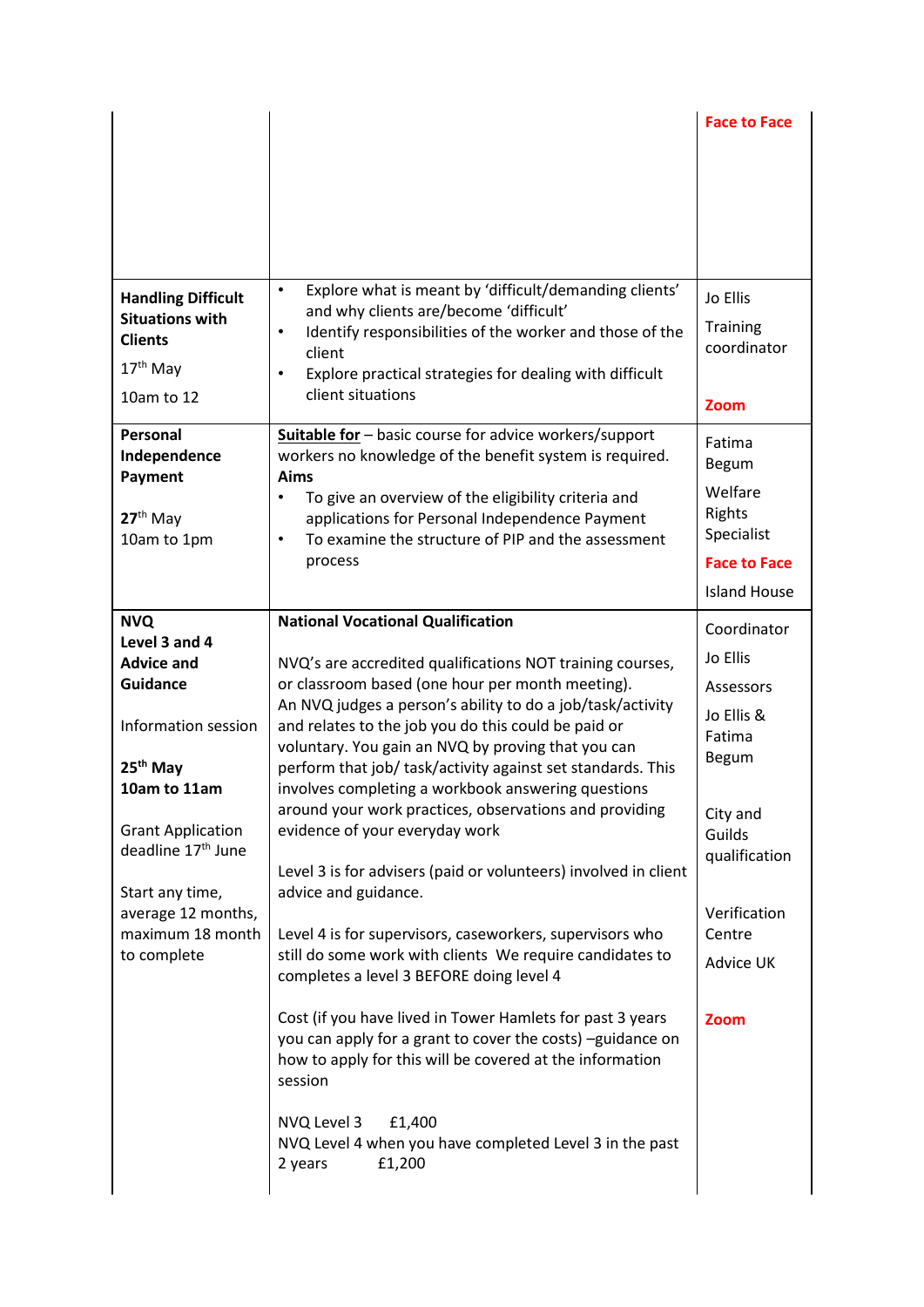| <b>Council Tax</b><br>8th June | Dwellings, including exempt dwellings<br>$\bullet$<br>Liability<br>$\bullet$                                                                                      | Hien Dinh            |
|--------------------------------|-------------------------------------------------------------------------------------------------------------------------------------------------------------------|----------------------|
| 10am to 12.30pm                | Reducing the bill<br>$\bullet$<br>Billing / collection / recovery<br>$\bullet$                                                                                    | Debt<br>supervisor   |
|                                | Enforcement                                                                                                                                                       | <b>Face to Face</b>  |
|                                | Options to deal with Council Tax arrears<br>Suitable for advisors and debt workers dealing with clients<br>with council tax debt                                  | <b>Island House</b>  |
| <b>Benefits for</b>            | Objectives an overview of the welfare benefits system and                                                                                                         | Jo Ellis             |
| <b>Pensioners</b>              | the eligibility criteria of benefits for pensioners<br><b>Retirement Pension</b><br>$\bullet$                                                                     | <b>Island Advice</b> |
| $14th$ June<br>10am to 12.30pm | <b>Pension Credit</b><br>$\bullet$                                                                                                                                | Zoom                 |
|                                | <b>Attendance Allowance</b><br>$\bullet$                                                                                                                          |                      |
|                                | Housing Costs support for pensioners<br>$\bullet$                                                                                                                 |                      |
|                                | Different age couples (one pension age one not)                                                                                                                   |                      |
|                                | Suitable for: anyone working with pensioners' basic course<br>no benefit knowledge or experience needed, for anyone<br>working with clients with benefit problems |                      |
| <b>Housing Costs</b>           | Suitable for - basic course for advice workers/support                                                                                                            | Jo Ellis             |
| Eligibility                    | workers, no knowledge of the benefit system is required.<br>Objectives: To give participants an overview and                                                      | <b>Training</b>      |
| $21st$ June                    | understanding of the rules on: Housing Benefit and the                                                                                                            | coordinator          |
| 10am to 1pm                    | <b>Universal Credit Housing Element</b>                                                                                                                           | <b>Island Advice</b> |
|                                | Whose eligible, how to claim, changes in<br>$\bullet$<br>circumstances,                                                                                           | Zoom                 |
|                                | Local housing Allowance<br>$\bullet$                                                                                                                              |                      |
|                                | <b>Non-Dependent Deductions</b><br>$\bullet$                                                                                                                      |                      |
|                                | Bedroom tax                                                                                                                                                       |                      |
|                                | <b>Benefit Cap</b>                                                                                                                                                |                      |

### • **FREE Mental Health & Awareness presentations, workshops & courses**

Mind in Tower Hamlets and Newham to deliver an exciting new project to support mental health and workplace wellbeing among local businesses across the Tower Hamlets. Brian Page [Brian.Page@mithn.org.uk](mailto:Brian.Page@mithn.org.uk)

## **3. Benefit Updates**

Citizens Advice / CPAG /LASA / Benefits and Work updates summary

• **New guidance to local authorities on the 'Homes for Ukraine scheme'** In [LA Welfare Direct 4/22,](https://citizensadvice.us9.list-manage.com/track/click?u=f2e5709e33ab37630d8a8d4be&id=00c52c7bf9&e=588bae1b2e) the DWP provides guidance on the impact hosting a Ukrainian family will have on a claimant's housing benefit. Guests will not be 'normally residing with' their host so there is no impact on the severe disability premium, under occupancy and non-dependent deductions. If a benefit cap is in force that will continue to apply and the rules for discretionary housing payments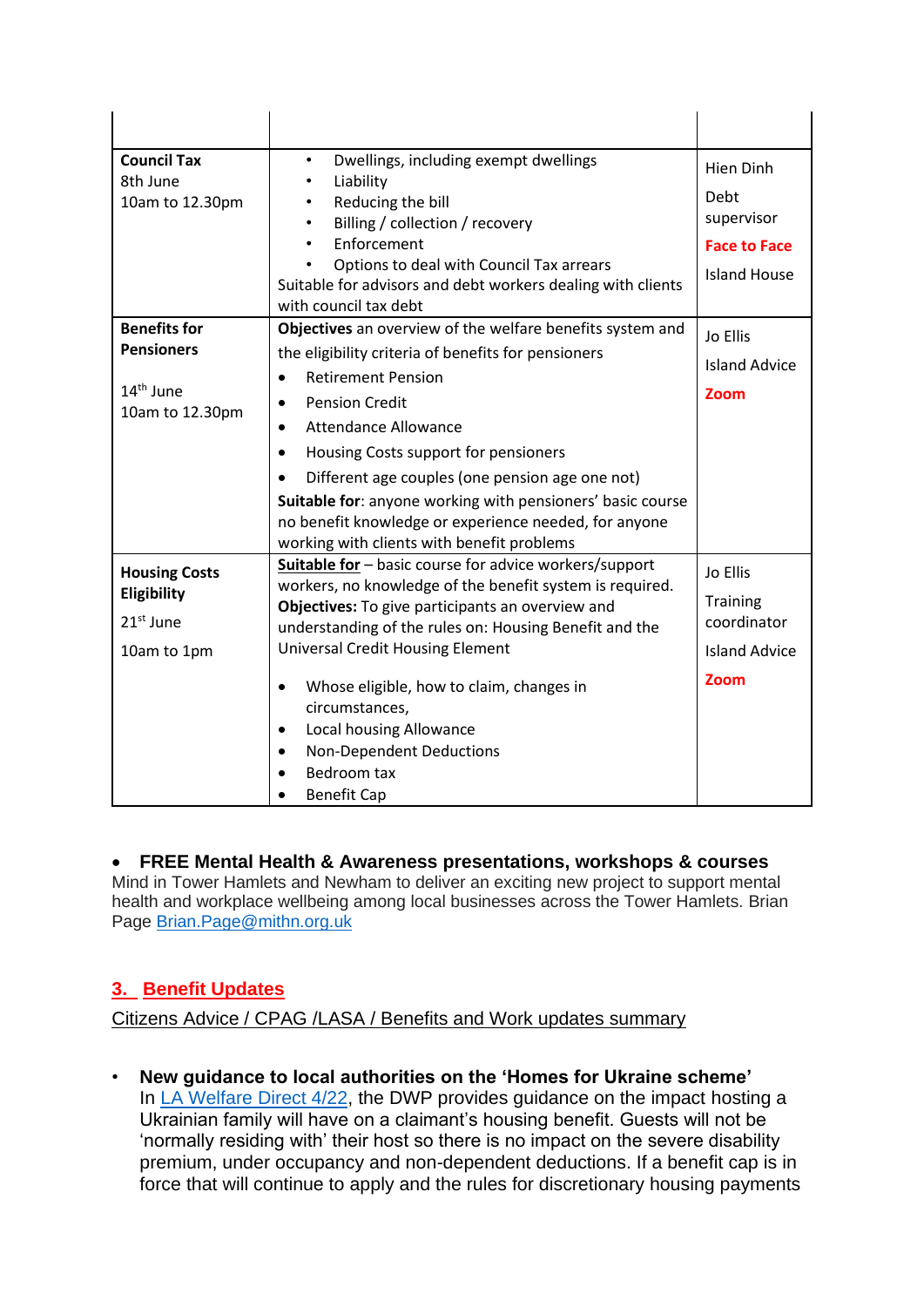will not change. Hosts should declare the monthly £350 'thank you' payment but, as it is a payment of local welfare provision, it is disregarded as income and capital.

- **Guidance on immediate benefit entitlement for arrivals from Ukraine** The Department for Work and Pensions (DWP) has issued [new guidance](https://citizensadvice.us9.list-manage.com/track/click?u=f2e5709e33ab37630d8a8d4be&id=97b9d4af3e&e=588bae1b2e) on [the](https://citizensadvice.us9.list-manage.com/track/click?u=f2e5709e33ab37630d8a8d4be&id=7b451d1a37&e=588bae1b2e)  [recent regulations](https://citizensadvice.us9.list-manage.com/track/click?u=f2e5709e33ab37630d8a8d4be&id=7b451d1a37&e=588bae1b2e) allowing people arriving from Ukraine to claim benefits straight away. The guidance confirms that the regulations exempt from the past presence test and habitual residence test:
	- Those with a pre-existing right of abode in the UK; and
	- Those granted leave under or outside the Immigration Rules, who have recourse to public funds

Clients will come under the exception if they were residing in Ukraine immediately before 1 January 2022 and left in connection with the invasion.

• **DWP guidance on new terminal illness rule for Employment and Support Allowance (ESA) and Universal Credit (UC)**

The DWP has provided guidance in [ADM Memo 8/22](https://citizensadvice.us9.list-manage.com/track/click?u=f2e5709e33ab37630d8a8d4be&id=01c489e6de&e=588bae1b2e) and [DMG Memo 6/22](https://citizensadvice.us9.list-manage.com/track/click?u=f2e5709e33ab37630d8a8d4be&id=732c0a7cac&e=588bae1b2e) on the [Universal Credit and Employment and Support Allowance \(Terminal Illness\)](https://citizensadvice.us9.list-manage.com/track/click?u=f2e5709e33ab37630d8a8d4be&id=80c6a9cbcc&e=588bae1b2e)  [\(Amendment\) Regulations 2022.](https://citizensadvice.us9.list-manage.com/track/click?u=f2e5709e33ab37630d8a8d4be&id=80c6a9cbcc&e=588bae1b2e) From 4 April 2022, for UC and ESA, 'terminally ill' means that the claimant is suffering from a progressive disease and that death can reasonably be expected within 12 months. DWP has confirmed in [guidance](https://citizensadvice.us9.list-manage.com/track/click?u=f2e5709e33ab37630d8a8d4be&id=6b700d9fac&e=588bae1b2e)  [on gov.uk t](https://citizensadvice.us9.list-manage.com/track/click?u=f2e5709e33ab37630d8a8d4be&id=6b700d9fac&e=588bae1b2e)hat people will only have to submit one form for all benefit claims confirming their prognosis. If your client is told that they may have less than 6 months to live their doctor will compete form DS1500, if the prognosis is less than 12 months it will be form SR1

• **Benefit Rates have been updated** – see attached

### • **PIP AWARDS AUTOMATICALLY EXTENDED**

The DWP has developed an "automated digital solution" which extends PIP awards repeatedly when they are close to ending if a review has still not been completed, a government minister has revealed. Chloe Smith, minister for disabled people, disclosed the existence of the automated system in response to a parliamentary question about how many PIP claims are extended more than once. Although Smith said that the figures for the number of claimants whose awards have been repeatedly extended was not available, she did admit that it was happening.

### • **Ukrainian arrivals - National Insurance numbers (NINOs)**

This can crop up as a barrier to accessing benefits. It is true that there is a NINO requirement for certain benefits (including UC) but that requirement is only that the person either has a NINO **or provides enough information for a NINO to be allocated.**  Therefore, there is no need for the client to have a NINO before a claim as one is created as part of the claims process.

This policy to treat benefit claims as an application for NINO is confirmed in the DWP's own guidance at paragraph 02178 of [DMG 02](https://citizensadvice.us9.list-manage.com/track/click?u=f2e5709e33ab37630d8a8d4be&id=2a568e0928&e=588bae1b2e) and paragraph A2148 of [ADM A2](https://citizensadvice.us9.list-manage.com/track/click?u=f2e5709e33ab37630d8a8d4be&id=dd9cacd92a&e=588bae1b2e) (DMG for legacy benefits, ADMs cover the UC system and PIP):

'There is no entitlement to benefits unless the claim is accompanied by sufficient information or evidence: to confirm the NINO quoted belongs to the claimant and any adult affected by the provisions to enable the NINO to be traced where the NINO is unknown **to enable a**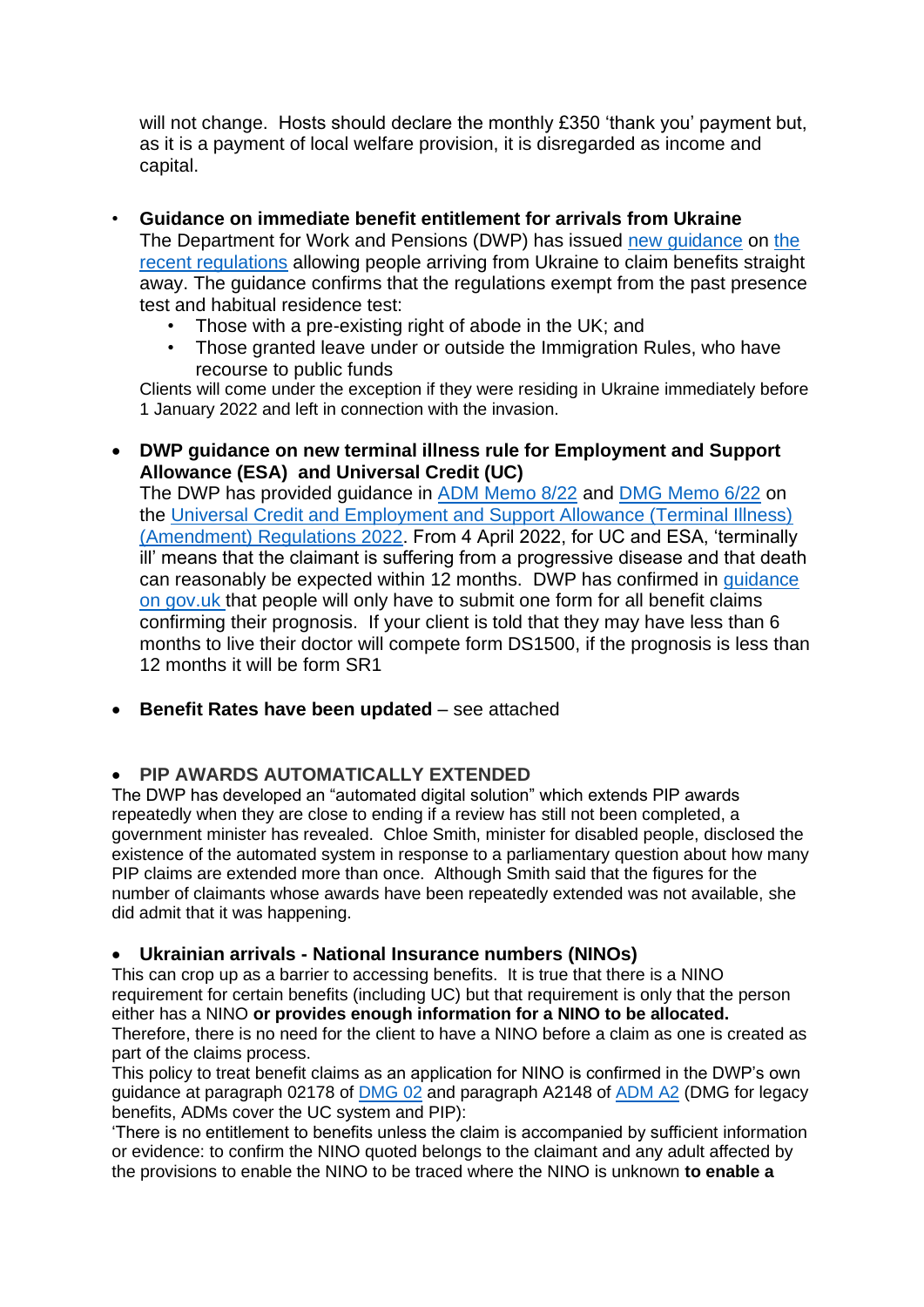**NINO to be allocated where the claimant or adult does not have a NINO and they apply for one. If the claimant does not have a NINO (for example as a person who has recently migrated to the UK), then an application for a NINO will be initiated from within the DWP if entitlement to benefit is established.**

The claimant should provide sufficient information and evidence to enable a NINO to be traced or allocated.'

The [GOV.UK page on moving to the UK from Ukraine](https://citizensadvice.us9.list-manage.com/track/click?u=f2e5709e33ab37630d8a8d4be&id=7fa56f12a3&e=588bae1b2e) explicitly confirms this for UC: 'If you're applying for Universal Credit you'll get a National Insurance number if your claim is successful.'

If you have clients who are being refused benefit on these grounds, you can: quote the above guidance and case law raise the issue with your partnership teams issue a complaint and request compensation for any loss caused by the delay On top of this the client may wish to involve their MP to act on their behalf to rectify the issue. Child Poverty Action Group (CPAG) are actively asking advisers to get in touch with them and are able to support with Judicial Review if needed. Further details can be found in the [NINO section of CPAG's website.](https://citizensadvice.us9.list-manage.com/track/click?u=f2e5709e33ab37630d8a8d4be&id=61f7d56f95&e=588bae1b2e)

### • **Ukrainian arrivals - valuing property**

Although the government has yet to produce specific guidance, a [minister responded to a](https://citizensadvice.us9.list-manage.com/track/click?u=f2e5709e33ab37630d8a8d4be&id=7da1af0ea4&e=588bae1b2e)  [written question on 5 April 2022](https://citizensadvice.us9.list-manage.com/track/click?u=f2e5709e33ab37630d8a8d4be&id=7da1af0ea4&e=588bae1b2e) indicating that the DWP would be looking to assign a nil market value to Ukrainian property (as opposed to legislating an exception or applying an easement).

## **4. New Projects /services and resources in Tower Hamlets**

- **Guidance on £150 claiming the Council Tax rebate for Tower Hamlets residents (part of the government's initiative to help households with rising energy costs)** [Energy Grant rebate \(towerhamlets.gov.uk\)](https://www.towerhamlets.gov.uk/lgnl/council_and_democracy/council_tax/Energy-Grant-rebate.aspx)
- **Information from Tower Hamlets CT section on how the payment will be made when not already registered for DD with them – please let me know if this is not happening (debt advisor reports this has been problematic)**

The quickest way to receive your £150 if you pay Council Tax is by direct debit. If you currently are not paying by direct debit you can **[sign up for online access to your](https://myaccounts.towerhamlets.gov.uk/scripts/OPENPortal-Live.wsc/common/register.p)  [account](https://myaccounts.towerhamlets.gov.uk/scripts/OPENPortal-Live.wsc/common/register.p)**.

### Direct Debit payers Bands A - D

If you currently pay by direct debit you do not need to do anything as we will automatically issue the payment direct to your bank account, unless the direct debit payer has a different name to the householder. In this instance we will contact you.

### **Empty properties and second homes are not eligible for the grant.**

Non-direct debit payers Bands A -D

If you do not pay your Council Tax by direct debit we will send you an email or SMS inviting you to claim your £150 payment. Your bank details will be required at this stage. **Empty properties and second homes are not eligible for the grant.**

## Council Tax Bands E – H

Local Council Tax Support claimants, in Bands E – H, will receive the £150 Energy Rebate Grant and we will contact you, by email or SMS, for your bank details to enable the payment to be made.

Additional Information from Council Tax Department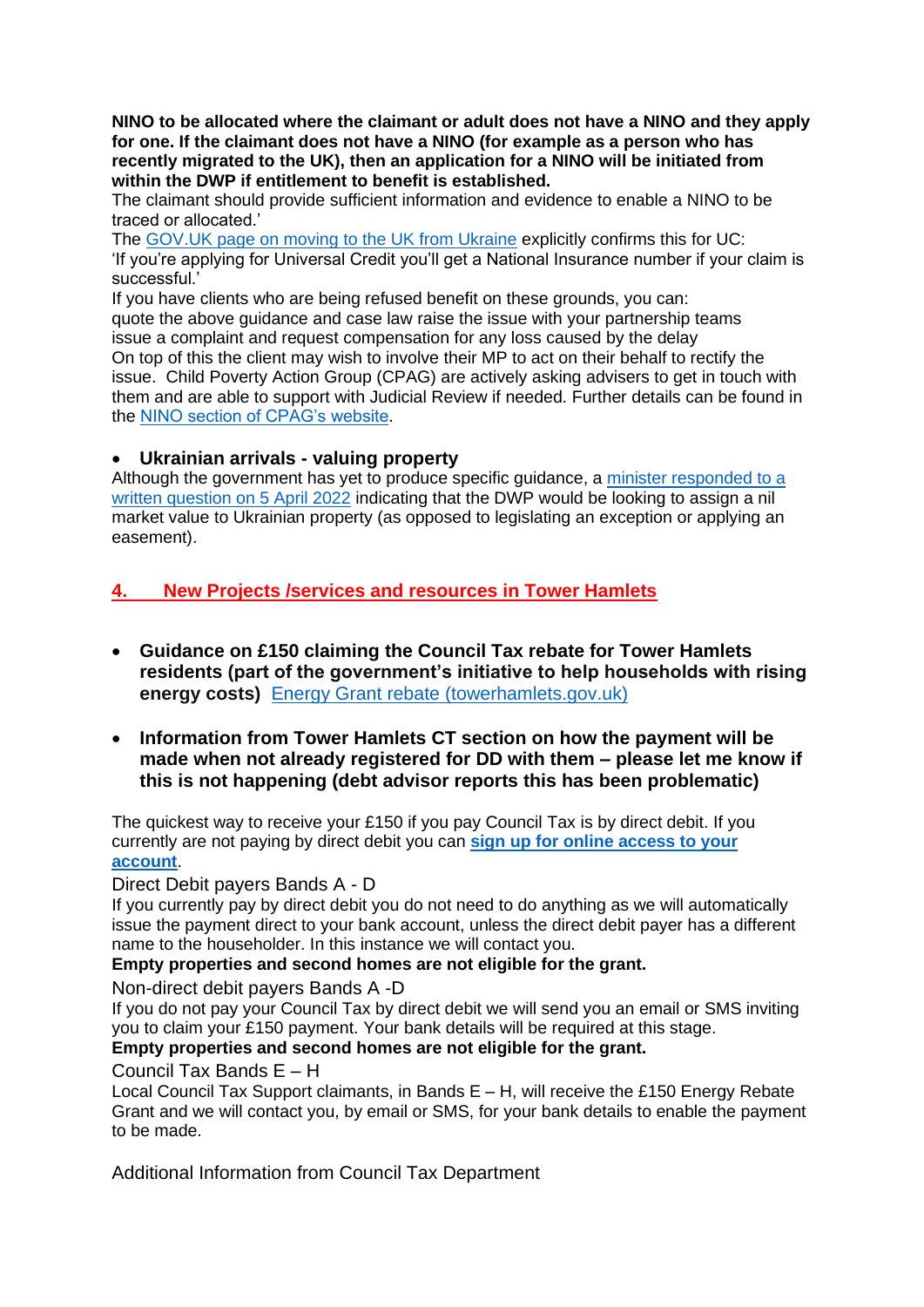So long as a person is set on CTAX as the liable person, regardless of 100% CTR, they can use our online service to set a DD. An exemption (say for students) or 100% CTR does not affect this. The issue will only be is

- 1) The person we have named as the liable party is not matched to any online submissions/bank details. The name spelling must match exactly.
- 1) The person is not liable as is a HIMO and so an Owner is liable

If the person who is named on the bill wants to set a DD & cannot set online, they should call the contact centre. 0207 364 5002. We need to set a DD on a bank that relates to the Taxpayer named, not a 3<sup>rd</sup> party. So we cannot set the DD on a Non Deps account or where the person is not named.

If we only have 1 person named on a bill, and it is not their bank details, then any jointly liable party who wants to set a DD will need to be added to the bill and only then can we set their bank details. In these cases the named billed resident named should call Customer **Services** 

• **Further info on Ukrainian refuges support** (Rafia Meah LBTH Safeguarding and Adam Pervo Age UK)

Just so you are aware there are two types of payment that people may query about at the front door service:

1) £200 (one-off payment) for the Ukrainian refuges (per person) and 2) £350 per month to be paid to the sponsor (host) who is accommodating the Ukrainian family.

- 1. The family is encouraged to come in to apply for Universal Credit (UC) with Tackling poverty team (TPT)
- 1. The UC team will check the spreadsheet to see if the person's name is on the list.
- 2. TPT will provide £200 payment and add note on spreadsheet
- 3. Ellie will check if contractor can do the ongoing payment of £350 per month
- 4. Ellie will check if an international phone number is viable and check whether people can access bank accounts in the UK or whether methods need to be sought

Please note that the £200 is only paid to anyone who is registered on the portal.

In terms of anyone contacting TH Connect with regards to the £200, please advise them that they need to be registered on the Home for Ukraine portal If they have already registered, please inform them that we are working extremely hard to get through the list of people to assess and request that they patiently wait for us to assess the host, which has already started happening.

If people need support immediately, they can access the residents support scheme. Information on this can be found here: [Residents' Support Scheme \(towerhamlets.gov.uk\)](https://www.towerhamlets.gov.uk/lgnl/advice_and_benefits/Residents_Support_Scheme.aspx)

- **[Homes for Ukraine: factsheet for Ukrainians -](https://www.gov.uk/government/publications/homes-for-ukraine-factsheet-for-ukrainians?utm_medium=email&utm_campaign=govuk-notifications-topic&utm_source=ca091d95-635a-429d-b562-cc9d17276c15&utm_content=immediately) GOV.UK (www.gov.uk)**
- **Ofgem guidance on fuel debt/support**  [Getting help if you can't afford your energy bills | Ofgem](https://www.ofgem.gov.uk/information-consumers/energy-advice-households/getting-help-if-you-cant-afford-your-energy-bills)